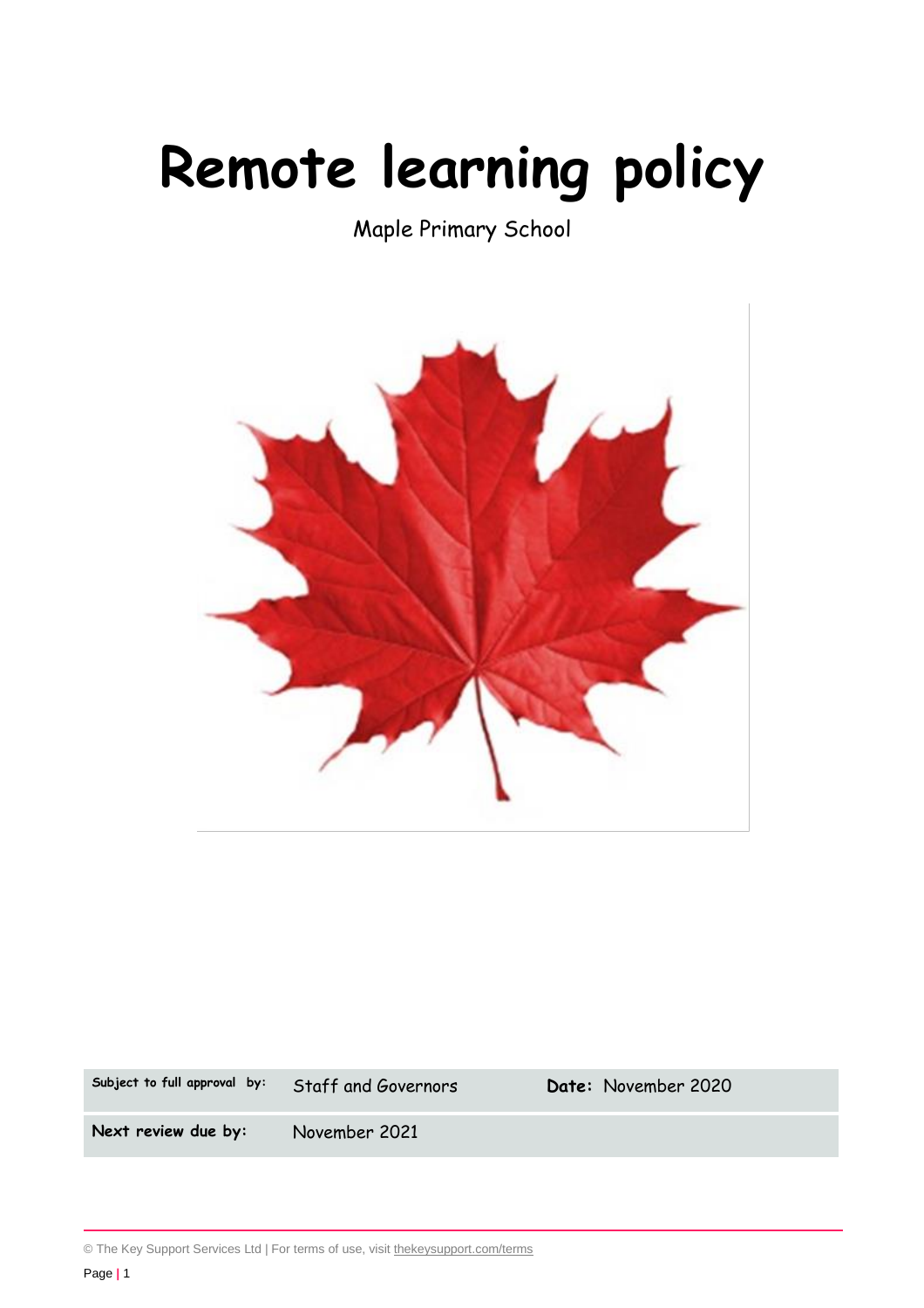# **Contents**

## <span id="page-1-0"></span>**1. Aims**

This remote learning policy aims to:

Ensure consistency in the approach to remote learning for pupils who aren't in school

Set out expectations for all members of the school community with regards to remote learning

Provide appropriate guidelines for data protection and child protection

# <span id="page-1-1"></span>**2. Roles and responsibilities**

In order to continue to educate and support those pupils who are well, but having to stay at home and self-isolate, class teachers will be uploading daily Maths and English tasks to your child's Google Classroom.

If the unfortunate situation arises that a whole class bubble is required to quarantine, or a local or National lockdown occurs, then class teachers will provide a full range of curriculum tasks and activities in line with age related expectations to your child's Google Classroom.

The Headteacher and Deputy Headteacher are responsible for ensuring that the Remote Learning Policy is implemented fully and reviewed in a timely fashion. Alongside this they will take overall responsibility for the welfare and safety of pupils through their Designated Safeguarding Lead (DSL) role.

© The Key Support Services Ltd | [thekeysupport.com/terms](https://thekeysupport.com/terms-of-use)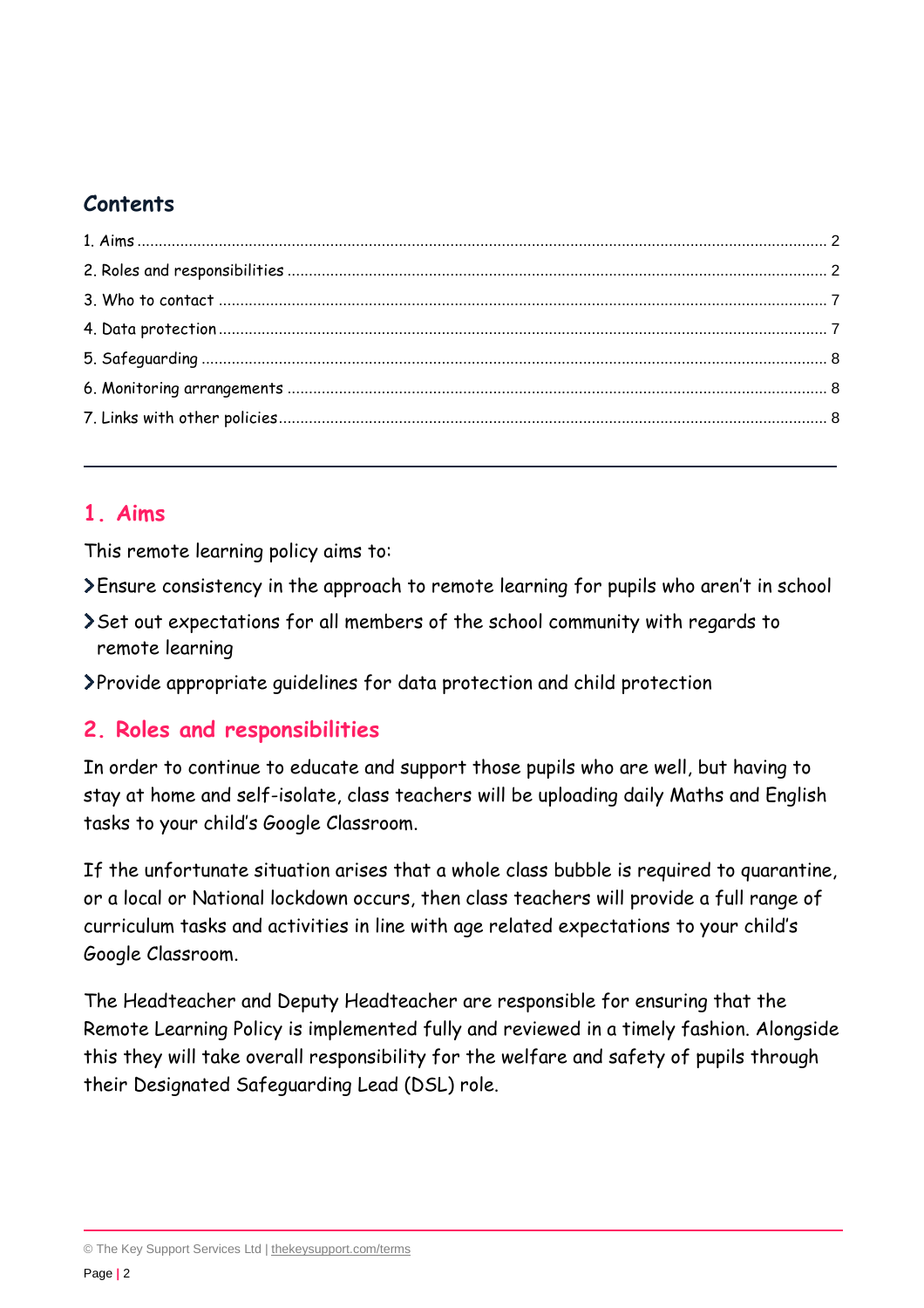We are mindful, however, that parents are in the best position to plan the approach to suit their child around the demands of their own schedule and their family unit as a whole.

#### **2.1 Teachers**

When providing remote learning for pupils **who are well**, but having to stay at home and self-isolate, class teachers are responsible for ensuring that:

-Maths, English and foundation subject tasks that have been completed in the classroom that day will be uploaded once school has finished (after 3.30pm) so that those children do not fall behind the children who are in school.

-Completed work will be marked and assessed, and feedback given, in line with the rest of the class.

If the work has been received through Google Classroom, the feedback will be through Google Classroom. If the work is received as a hard copy, either verbal or written feedback will be given as appropriate when the child returns to the classroom. Teachers cannot accept individual pieces of work sent in via another pupil.

It is important to note that in this scenario, it must remain a priority that teachers will be teaching throughout the school day and undertaking other in-school duties and supervisions. If children are in school, teachers will be supervising them at other times than in lessons, providing social and emotional support to individuals, liaising with colleagues and outside professionals to support individual children, contacting parents and planning, preparing and assessing learning.

If the unfortunate situation arises that **a whole class bubble is required to quarantine**, then class teachers - providing they are well - will provide a range of curriculum tasks and activities in line with age related expectations. This may include an age appropriate outline of the day – with tasks focused on: English (reading, phonics, and writing) and Maths followed by an additional foundation subject activity task.

Teachers will provide a mixture of online and offline activities recognizing that not all children will have access to online facilities at all times. Teachers **will not** be streaming lessons – in the case of pupil's self-isolating – or conducting live lessons in the case of lockdown.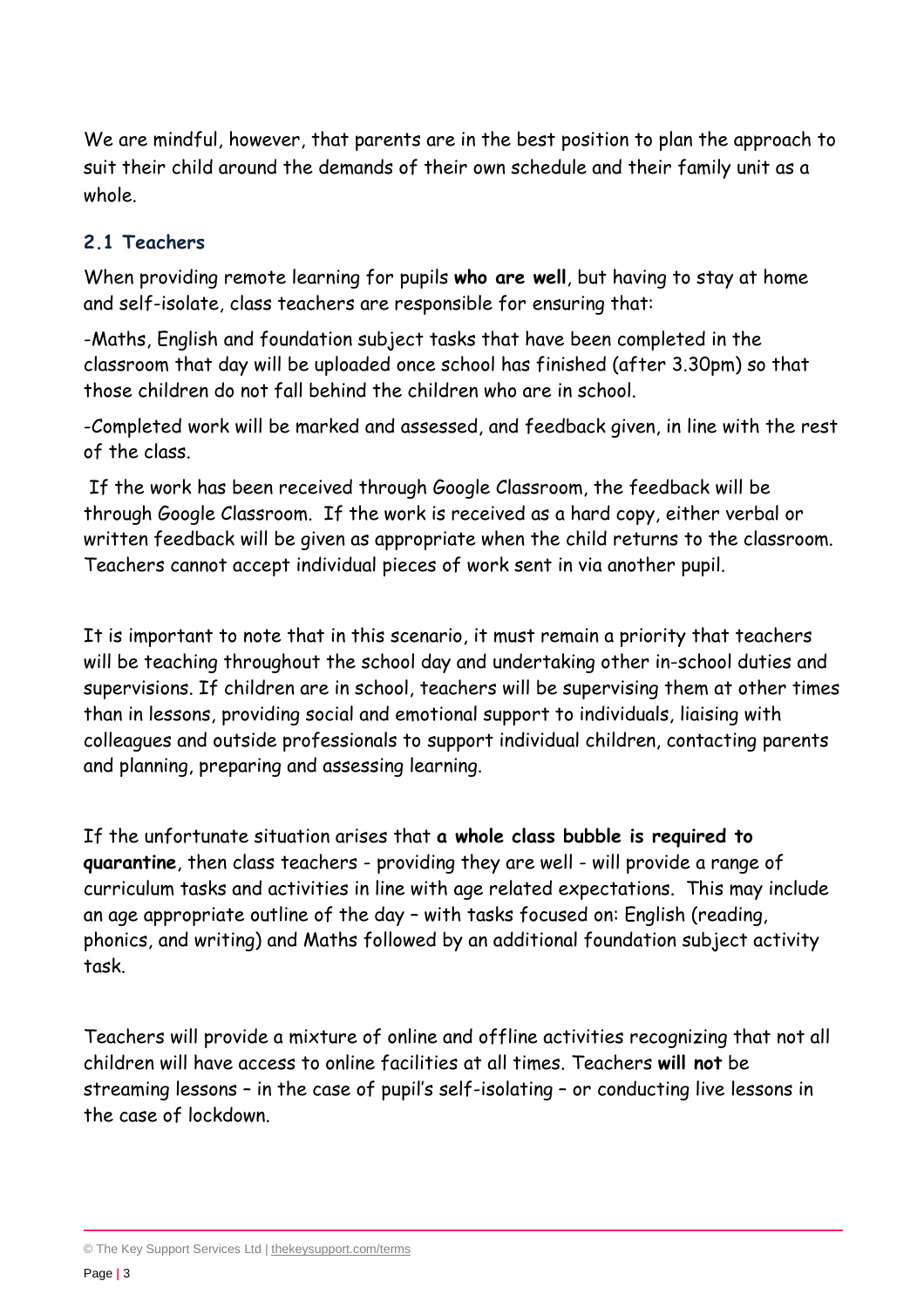To fully support our remote learning provision, teachers may make use of high quality professionally produced videos produced by Oak Academy, White Rose and others, accredited by the DfE and directly related to our curriculum. They will also upload their own short instructional videos to support and enhance learning where appropriate.

Teachers will not enter into communication through Google Classroom, but will address any questions / queries in an email via [admin@maple.herts.sch.uk](mailto:admin@maple.herts.sch.uk) . Teachers will endeavour to answer questions / queries as soon as possible, but they may still have their full teaching commitment during school hours. Contact and response should only be made within working hours – staff will not be required to answer emails outside of working hours 08.00 to 18.00 Monday – Friday.

#### **2.2 Teaching Assistants**

When assisting with remote learning, Teaching Assistants will continue to be available during their contractual hours. If they're unable to work for any reason during this time, for example due to sickness or caring for a dependent, they should report this using the normal absence procedure. When assisting with remote learning Teaching Assistants are responsible for assisting in the production of resources for remote learning and/or supporting in an administrative capacity, or any other reasonable redeployment.

#### **2.3 Subject Coordinators**

Alongside their teaching responsibilities, subject coordinators are responsible for:

-Considering whether any aspects of the subject curriculum need to change to accommodate remote learning.

-Working with teachers teaching their subject remotely to make sure all work set is age appropriate and consistent.

-Monitoring the remote work set by teachers in their subject.

-Alerting teachers to resources they can use to teach their subject remotely.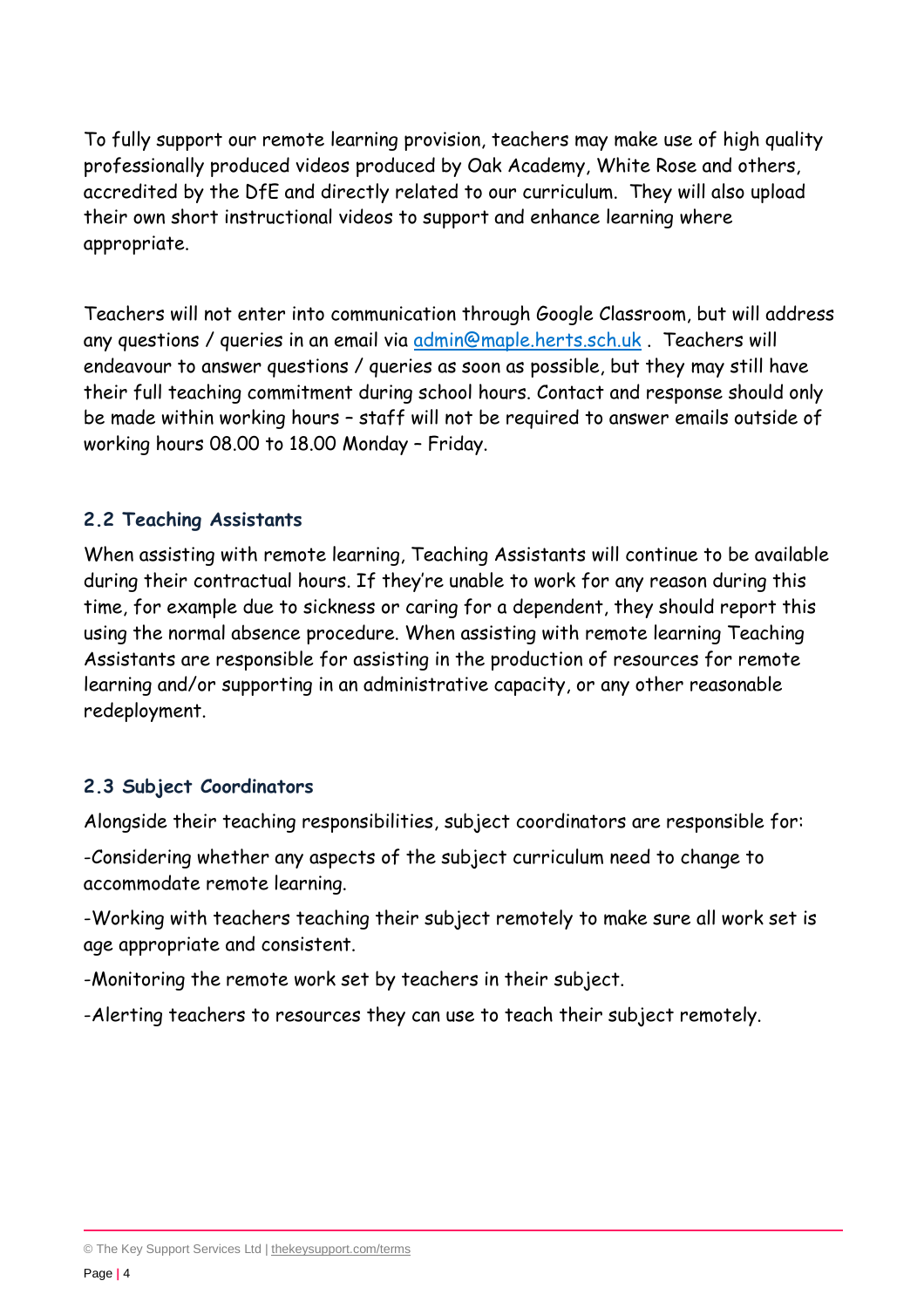#### **2.4 Role of the Deputy Head Teacher, Assistant Head Teacher and Head of the Hearing Impaired Unit**

Alongside any teaching responsibilities, Senior Leaders are responsible for:

-Co-ordinating the remote learning approach across the school.

-Monitoring the effectiveness of remote learning through: regular communication with parents/pupils and regular staff meetings with teachers and subject leaders.

-Analysis of planning and inputs that are given to pupils on Google Classroom.

-Ensuring children with SEND have appropriate support during this time.

-Monitoring the security of remote learning systems, including data protection and safeguarding considerations.

#### **2.5 Designated safeguarding lead (DSL)**

The DSL and Deputy DSLs are responsible for all elements outlined in the Child Protection/Safeguarding Policy to ensure that the welfare of all pupils is paramount at all times. This will include:

-Ensuring staff are up to date with any relevant updates/training.

-Ensuring staff are responding to concerns regarding children's safety and welfare.

-Following up and analysing attendance of pupils through investigating lack of engagement in remote learning.

-Ensuring staff are able to make contact with parents/pupils in a safe fashion.

-Ensuring staff follow the Online Safety Policy.

-Liaising with external support providers and Deputy DSLs, to discuss concerns and cases open to external services.

#### **2.6 IT Technician / IT Co-ordinator / Office staff**

IT Technician / IT Co-ordinator / Office staff are responsible for:

-Fixing issues with systems used to set and collect work.

-Helping staff and parents with any technical issues they're experiencing, where possible.

<sup>©</sup> The Key Support Services Ltd | [thekeysupport.com/terms](https://thekeysupport.com/terms-of-use)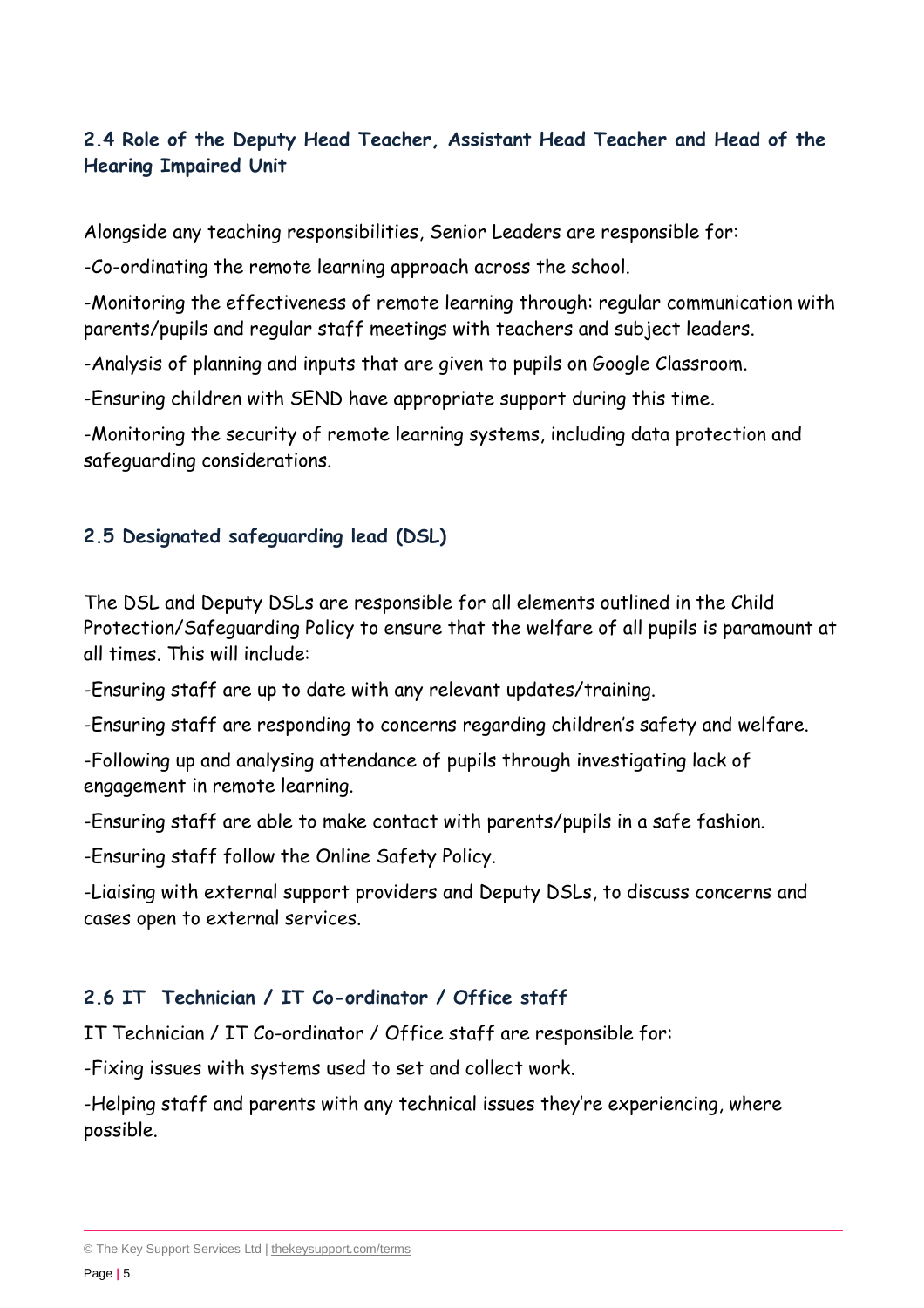-Reviewing the security of remote learning systems and flagging any data protection breaches to the data protection officer.

-Assisting pupils and parents with accessing the internet or devices.

#### **2.7 Pupils and parents**

Staff can expect pupils learning remotely to:

-Complete the work to the best of their ability and ensure that it is handed in to the teacher via parents/carers. This could be either through Google Classroom or as a hard copy when the child returns to school.

Staff can expect parents/carers with children learning remotely to:

-Make the school aware if their child is sick or otherwise can't complete work.

-Seek help from the school if they need it.

-Support their child with their learning.

-Contact the office if there are difficulties with printing so that we can provide hard copies as appropriate.

-Send children's work to their child's class teacher as appropriate.

-Be contactable during the school day in case of emergencies.

-Respect that staff can only be contacted in an email via admin@maple.herts.sch.uk within working hours 08.00 to 18.00 Monday – Friday.

#### **2.8 Governing Body**

The Governing Body is responsible for:

-Monitoring the school's approach to providing remote learning to ensure education remains as high quality as possible.

-Ensuring that staff are certain that remote learning systems are appropriately secure, for both data protection and safeguarding reasons.

<sup>©</sup> The Key Support Services Ltd | [thekeysupport.com/terms](https://thekeysupport.com/terms-of-use)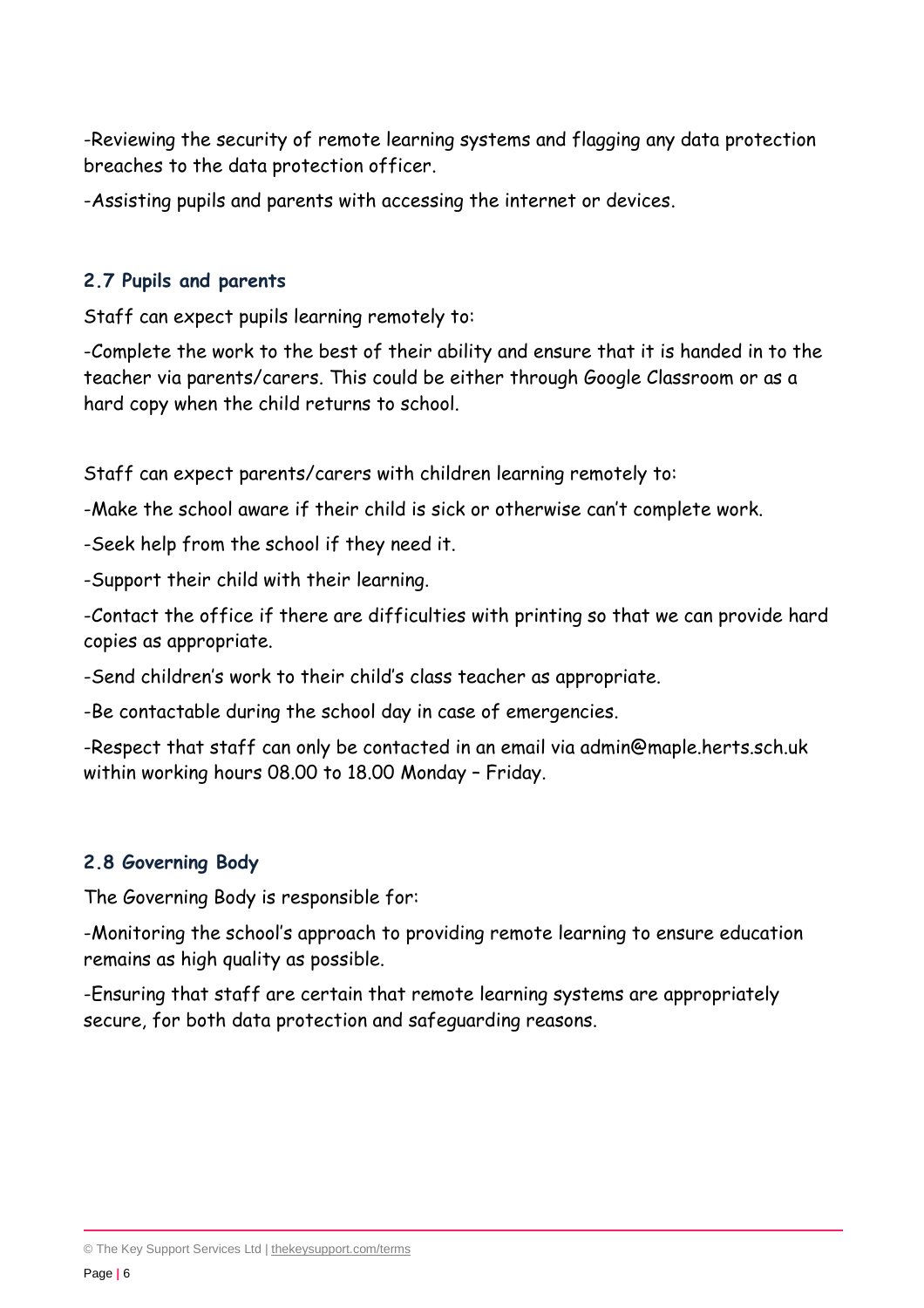## <span id="page-6-0"></span>**3. Who to contact**

If staff have any questions or concerns about remote learning, they should contact the following individuals:

-Issues in setting work – talk to the relevant subject coordinator or SENCO.

-Issues with IT – talk to IT technician, IT Coordinator or office staff.

-Issues with their own workload or wellbeing – talk to Head / Deputy Head Teacher.

-Concerns about data protection – talk to Headteacher

-Concerns about safeguarding – talk to the DSL.

## <span id="page-6-1"></span>**4. Data protection**

For remote learning purposes, all staff members will use school supplied devices at all times, unless there is a malfunction. They will use school software and online facilities.

Staff are reminded to collect and/or share as little personal data as possible online.

All staff members will take appropriate steps to ensure their devices remain secure. This includes, but is not limited to:

Keeping the device password-protected – strong passwords are at least 8 characters, with a combination of upper and lower-case letters, numbers and special characters (e.g. asterisk or currency symbol).

Making sure the device locks if left inactive for a period of time.

Not sharing the device among family or friends.

Keeping operating systems up to date – always install the latest updates, antivirus and anti-spyware software.

These tips are based on The Key Support Services article on [GDPR and remote](https://schoolleaders.thekeysupport.com/uid/a4f9d627-575d-45f5-9367-040b246c213c/)  [learning.](https://schoolleaders.thekeysupport.com/uid/a4f9d627-575d-45f5-9367-040b246c213c/)